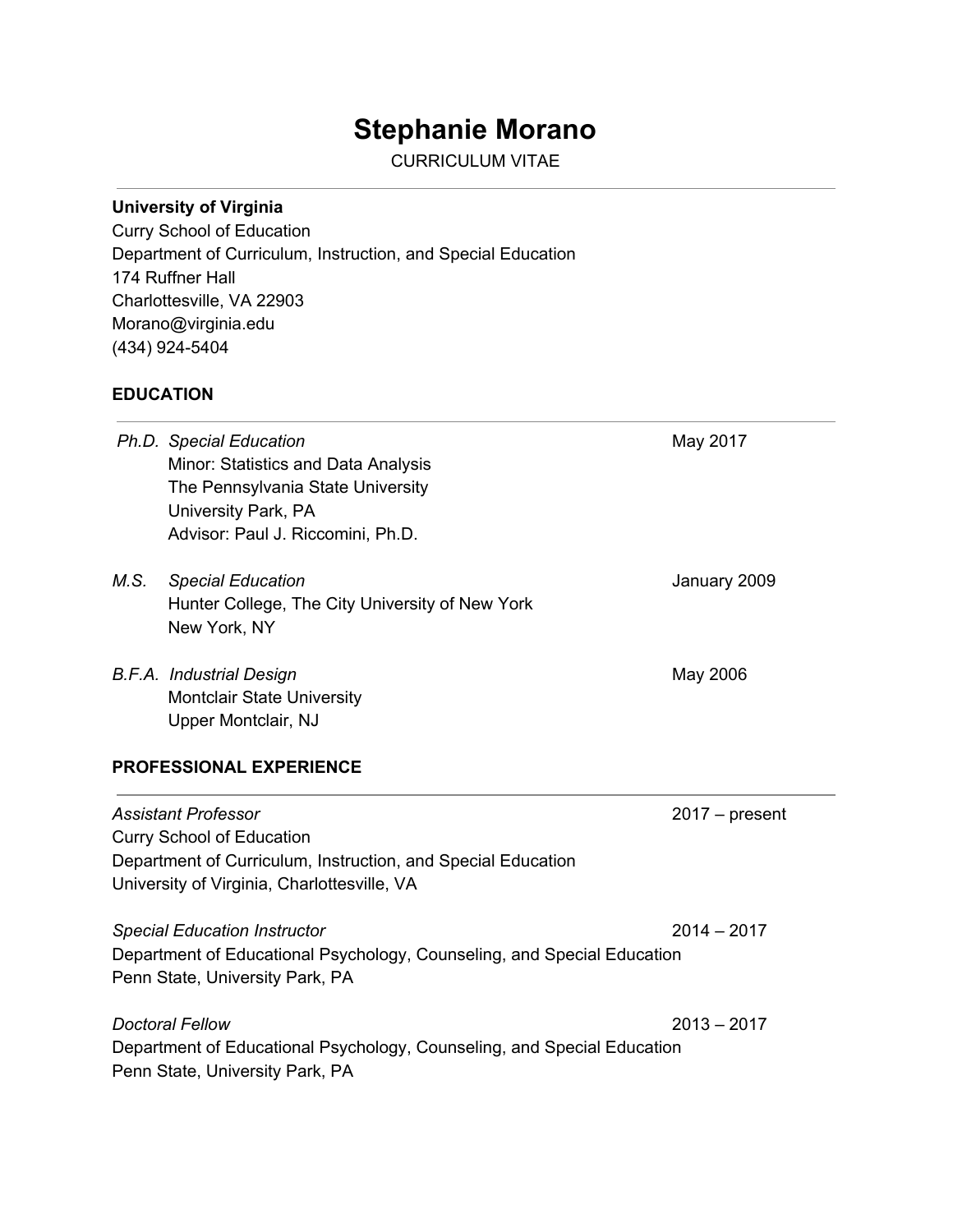| <b>Special Education Teacher Trainer</b>                  | $2010 - 2013$ |
|-----------------------------------------------------------|---------------|
| Grenada Ministry of Education/United States Peace Corps   |               |
| Grenada, West Indies                                      |               |
| <b>Special Education Teacher, Grades K-4</b>              | $2006 - 2010$ |
| Self-contained teacher and inclusive classroom co-teacher |               |

New York City Public Schools, New York, NY

## **REFEREED JOURNAL PUBLICATIONS**

- **Morano S.** (In Press). Retrieval practice for retention and transfer. *Teaching Exceptional Children.*
- **Morano. S**., & Riccomini, P.J. (2019). Is a picture worth 1,000 words? Investigating fraction magnitude knowledge through analysis of student representations: *Assessment for Effective Intervention*. Advance online publication[.](https://doi.org/10.1177/1534508418820697) <https://doi.org/10.1177/1534508418820697>
- Hwang, J., Riccomini, P. J., Hwang, S. Y., & **Morano, S.** (2019). A systematic analysis of experimental studies targeting fractions for students with mathematics difficulties. *Learning Disabilities Research & Practice*, *34,* 47-61[.](https://doi.org/10.1111/ldrp.12187) <https://doi.org/10.1111/ldrp.12187>
- **Morano. S**., Kressler, B., Isbell, L. J., Costa, L. C., Miller, K. M. (2018). Response to intervention in secondary schools. *LD Forum, December 2018,* 2-5. [https://council-for-learning-disabilities.org/wp-content/uploads/2018/11/LDF\\_2018\\_-Dece](https://council-for-learning-disabilities.org/wp-content/uploads/2018/11/LDF_2018_-December-2018-Final-112818.pdf) [mber-2018-Final-112818.pdf](https://council-for-learning-disabilities.org/wp-content/uploads/2018/11/LDF_2018_-December-2018-Final-112818.pdf)
- Riccomini, P.J., **Morano, S.,** and Hughes, C.A. (2017). Big ideas in special education: Specially designed instruction, high-leverage practices, explicit instruction, and intensive instruction. *Teaching Exceptional Children, 50,* 20-27. <https://doi.org/10.1177/0040059917724412>
- Riccomini, P. J., Stocker, J. D., & **Morano, S.** (2017). Implementing an effective mathematics fact fluency practice activity. *Teaching Exceptional Children, 49,* 318– 327[.](https://doi.org/10.1177/0040059916685053) <https://doi.org/10.1177/0040059916685053>
- **Morano, S.**, Ruiz, S., Hwang, J., Wertalik, J., Moeller, J., Karal, M. A., & Mulloy, A. (2017). Multi level meta-analysis of interventions for self-injurious behavior: A comparison of intervention outcomes and assessment of effect moderators. *Autism & Developmental Language Impairments.* [https://doi.org/10.1177/2396941516688399](https://doi.org/10.1177%2F2396941516688399)
- **Morano, S.** & Riccomini, P.J. (2016). Re-examining the literature: The impact of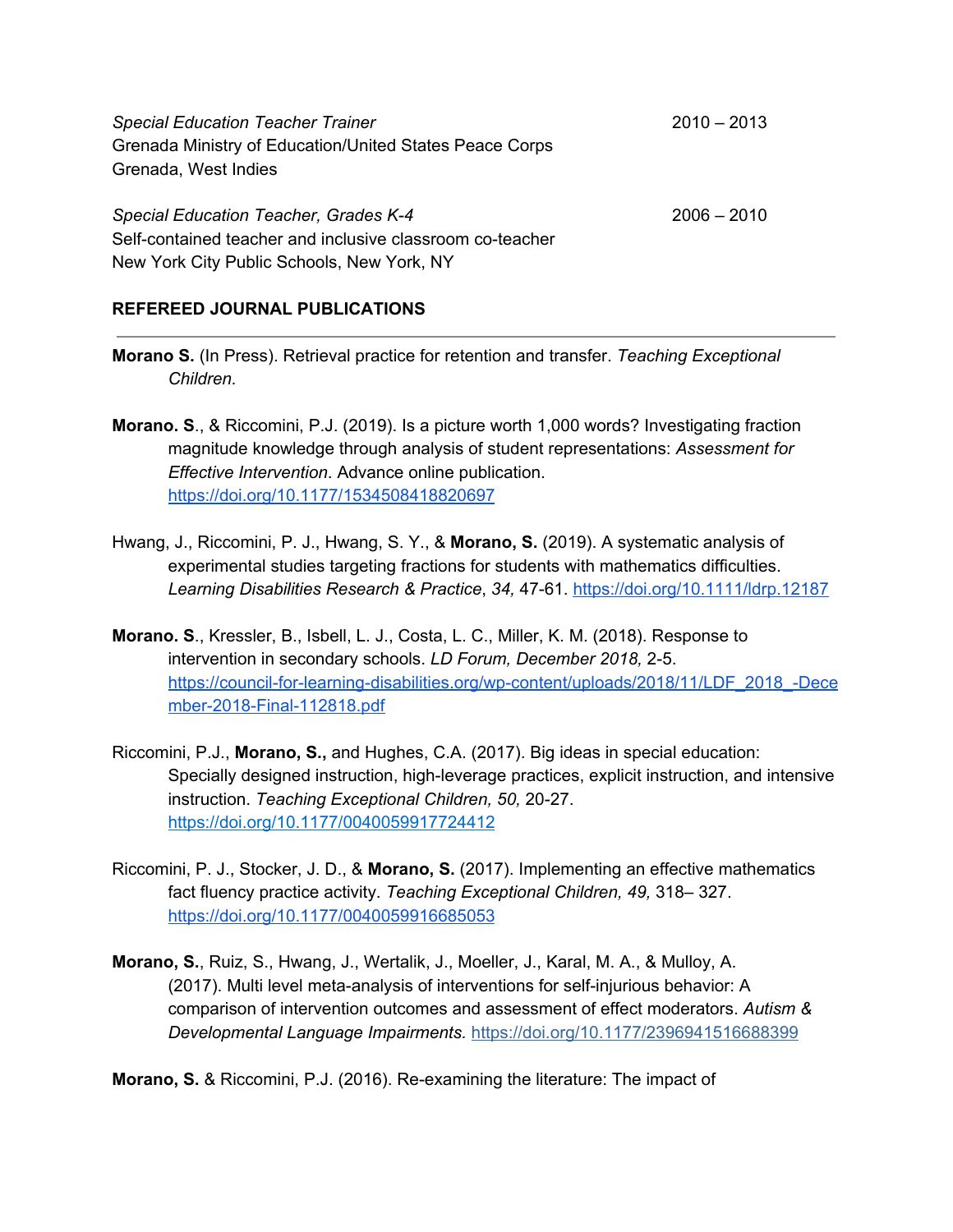peer tutoring on higher order learning. *Preventing School Failure: Alternative Education for Children and Youth, 61,* 104-115. <https://doi.org/10.1080/1045988X.2016.1204593>

- **Morano, S.,** Hwang, J., Kohler, K.M., Markelz, A. M., Rizzo, K., and Riccomini, P. J. (2016). 5 ways to scaffold mathematics instruction for secondary students with learning disabilities. *LD Forum, August 2016,* 2–4*[.](http://www.council-for-learning-disabilities.org/wp-content/uploads/2016/08/LDF_2016_AugFinal.pdf) [http://www.council-for-learning-disabilities.org/wp-content/uploads/2016/08/LDF\\_2016\\_A](http://www.council-for-learning-disabilities.org/wp-content/uploads/2016/08/LDF_2016_AugFinal.pdf) [ugFinal.pdf](http://www.council-for-learning-disabilities.org/wp-content/uploads/2016/08/LDF_2016_AugFinal.pdf)*
- Scheeler M. C., **Morano, S.,** & Lee, D. (2016). Effects of immediate feedback using bug-in-ear with paraeducators working with students with autism. *Teacher Education and Special Education, 41,* 24-38[.](https://doi.org/10.1177%2F0888406416666645) [https://doi.org/10.1177/0888406416666645](https://doi.org/10.1177%2F0888406416666645)
- Morgan, P.L., Scheffner Hammer, C., Farkas, G., Hillemeier, M.M., Cook, M., Maczuga, S., & **Morano, S**. (2016). Who receives speech/language services by 5 years of age in the United States? *The American Journal of Speech-Language Pathology, 25,* 183-199[.](https://doi.org/10.1044/2015_AJSLP-14-0201) [https://doi.org/10.1044/2015\\_AJSLP-14-0201](https://doi.org/10.1044/2015_AJSLP-14-0201)

## **OTHER PUBLICATIONS**

- **Morano, S.** (April 27, 2106). Review of *What mathematics do students know and how is that Knowledge changing? Evidence from the National Assessment of Educational Progress*. by Kloosterman, P., Mohr, D., & Walcott, C. (Eds.). *Education Review*, *23,* 139. [edrev.asu.edu/index.php/ER/article/download/2027/565](http://edrev.asu.edu/index.php/ER/article/download/2027/565)
- Riccomini, P.J., Hwang, J., & **Morano, S.** (2016). Developing mathematical problem solving through strategic instruction: Much more than a keyword. In Cook, B.G., Tankersley, M., & Landrum, T. J. (Eds.) Instr*uctional Practices With and Without Empirical Validity* (*Advances in Learning and Behavioral Disabilities, Volume 29).* Emerald Group Publishing Limited, pp. 39–60[.](http://dx.doi.org/10.1108/S0735-004X20160000029003) <http://dx.doi.org/10.1108/S0735-004X20160000029003>
- Riccomini, P. J., **Morano, S**., Hwang, J. (2015). Interleaved worked examples and math problems: Embedding instructional guidance in math homework and independent practice to improve student accuracy and outcomes. *Educational Research Newsletter & Webinars.*

*[https://www.ernweb.com/educational-research-articles/interleaved-worked-examples-an](https://www.ernweb.com/educational-research-articles/interleaved-worked-examples-and-math-problems-embedding-instructional-guidance-in-math-homework-and-independent-practice-to-improve-student-accuracy-and-outcomes/) [d-math-problems-embedding-instructional-guidance-in-math-homework-and-independen](https://www.ernweb.com/educational-research-articles/interleaved-worked-examples-and-math-problems-embedding-instructional-guidance-in-math-homework-and-independent-practice-to-improve-student-accuracy-and-outcomes/) [t-practice-to-improve-student-accuracy-and-outcomes/](https://www.ernweb.com/educational-research-articles/interleaved-worked-examples-and-math-problems-embedding-instructional-guidance-in-math-homework-and-independent-practice-to-improve-student-accuracy-and-outcomes/)*

## **MANUSCRIPTS SUBMITTED FOR PEER REVIEW**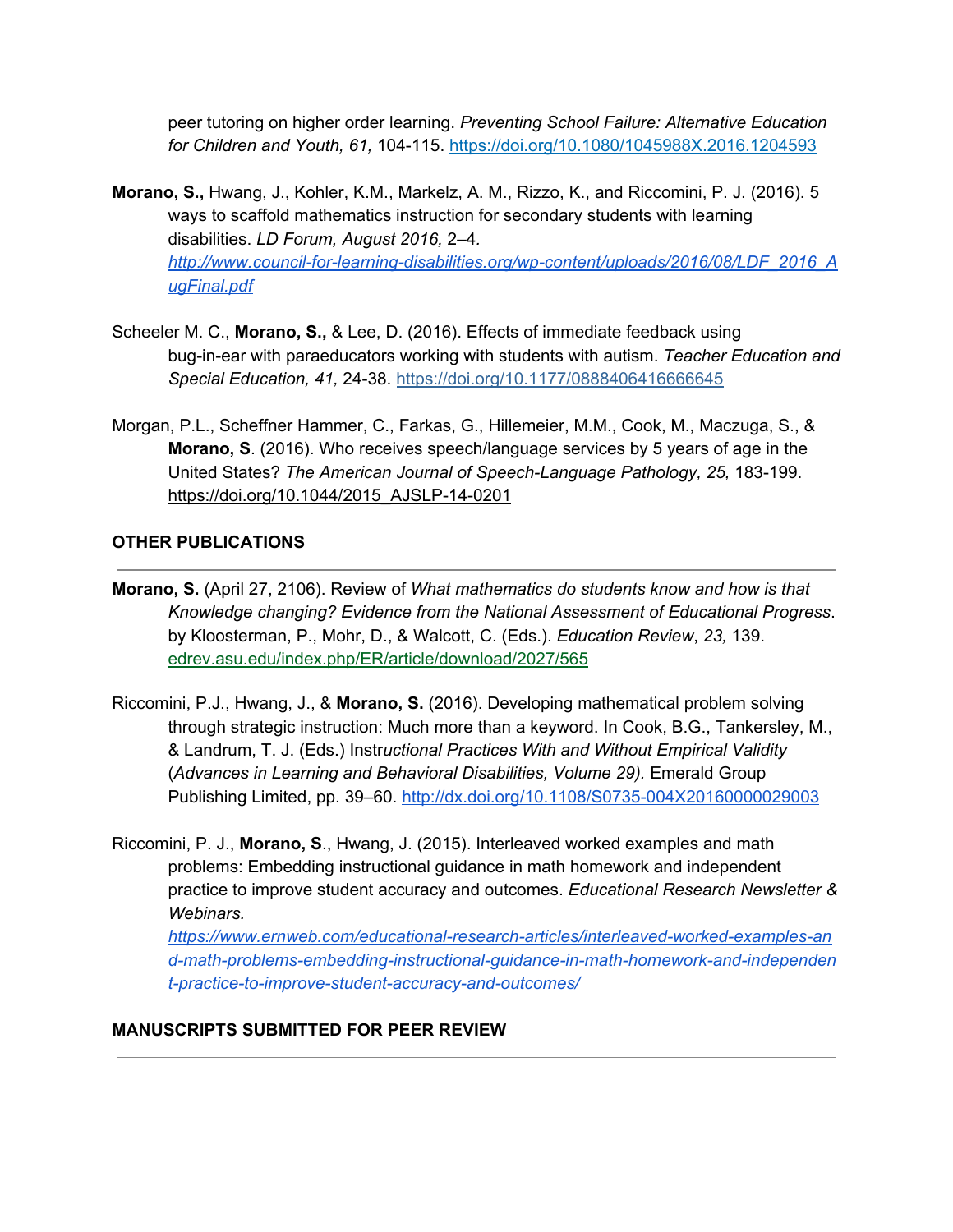- **Morano, S.,** & Riccomini, P.J. (2019). Accuracy of area-model and number line representations of fractions for students with learning disabilities. *Manuscript Submitted for Review.*
- Riccomini P., J., & **Morano, S.** (2019). Guided practice for complex, multi-step procedures in algebra: Scaffolding through worked solutions. *Manuscript Submitted for Review.*
- **Morano, S.** & Flores, M.M. (2018). A Comparison of CRA and CRA-I Fractions Interventions for Students with Disabilities. *Manuscript Submitted for Review.*
- Riccomini, P.J., **Morano, S.** (2018). A systematic analysis of middle school students' fraction solutions. *Manuscript Submitted for Review.*
- Flores, M.M., & **Morano, S.** (2018). Teaching basic fraction concepts using a concreterepresentational-abstract integrated sequence. *Manuscript Submitted for Review.*

## **MANUSCRIPTS IN PREPARATION**

- **Morano, S.,** & Riccomini, P.J. (2019). Pre-service teachers' conceptual understanding of fraction multiplication and division. *Manuscript in preparation.*
- **Morano, S.,** Flores, M.M., & Yowell, K. (2019). Improving initial fractions instruction through concrete-representational-abstract integrated sequence instruction. *Manuscript in preparation.*
- **Morano, S.,** Randolph K., & Markelz, A. (2019). Reducing mathematics anxiety and avoidance behaviors with effective fact fluency instruction. *Manuscript in preparation.*
- **Morano S.,** & & Riccomini, P.J. (2019). Improving pre-service teachers' conceptual understanding of fraction multiplication and division. *Manuscript in preparation.*
- **Morano, S.** (2019). Building academic discussion skills and mathematics content knowledge for students with ASD through targeted intervention. *Manuscript in preparation.*

## **CONFERENCE PARTICIPATION**

#### National Presentations

**Morano, S.** & Riccomini, P. J. (2019, January). *Preservice special and general educators conceptual understanding of fraction operations.* Single paper presentation with Q & A presented at the annual conference of the Council for Exceptional Children. Indianapolis, IN.

Sobeck, E., Chopra, R., Douglas, S., & **Morano, S.** (2019, January). *Are teacher education*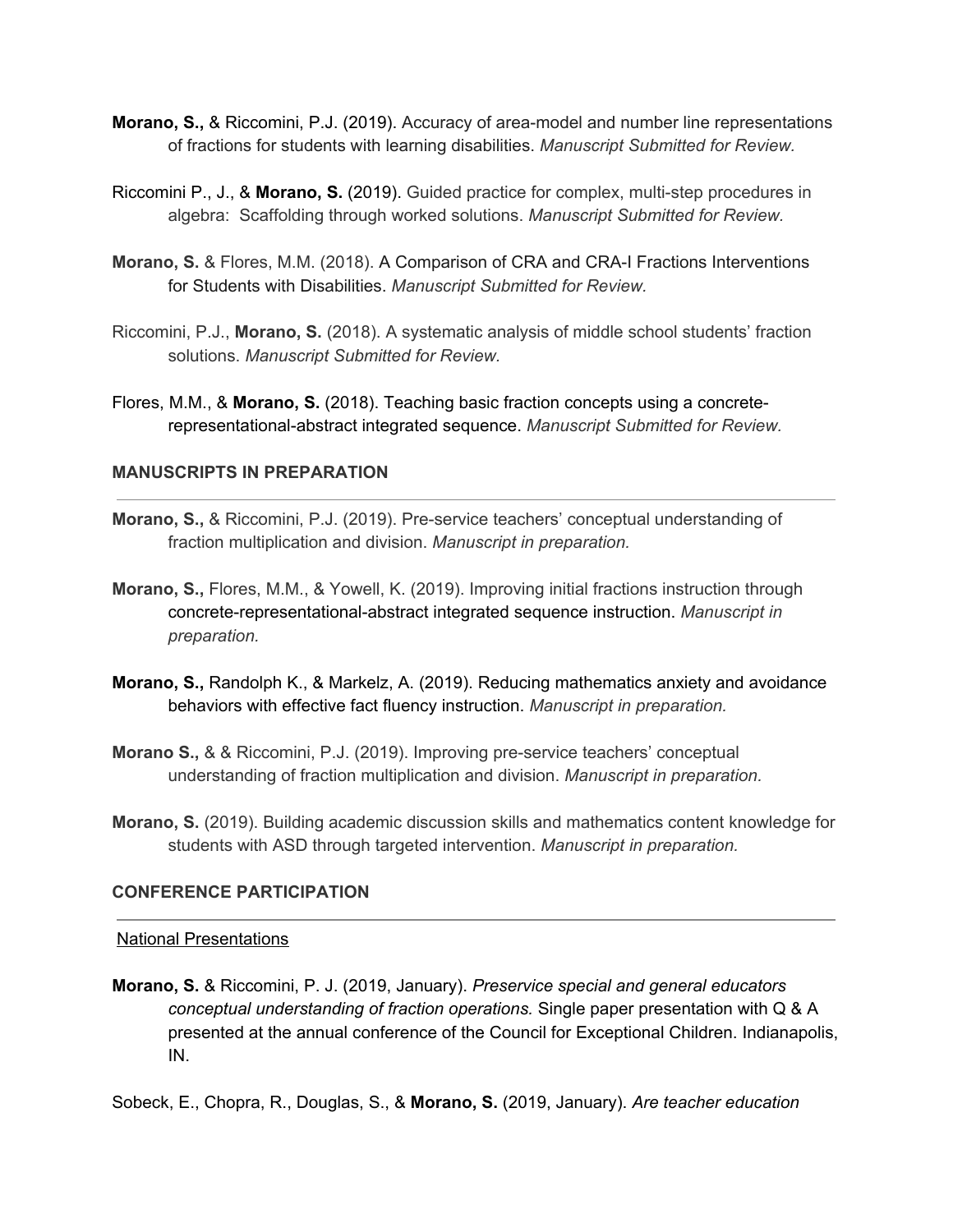*programs preparing teachers to supervise paraeducators: Results of a national survey.* Multi-presentation session given at the annual conference of the Council for Exceptional Children. Indianapolis, IN.

- **Morano, S.** (2019, January). *Embedding retrieval practice into instruction for improved student learning, retention, and generalization.* Multi-presentation session given at the annual conference of the Council for Exceptional Children. Indianapolis, IN.
- Flores, M. M., & **Morano, S.** (2019, January). *Teaching elementary students foundational fraction concepts using efficient methods.* Multi-presentation session given at the annual conference of the Council for Exceptional Children. Indianapolis, IN.
- **Morano, S.** & Riccomini, P.J. (2018, February). *Using Worked Examples and Solutions to Support and Enhance Mathematical Thinking and Reasoning.* Demonstration session given at the annual conference of the Council for Exceptional Children, Tampa, FL.
- **Morano, S.,** Riccomini, P.J., & Lee., J.Y. (2018, February). *Relations Across Measures of Fraction Magnitude Knowledge for 4th through 8th Grade Students with Learning Disabilities.* Poster presented at the annual conference of the Council for Exceptional Children, Tampa, FL.
- Hwang, J., Riccomini, P.J., & **Morano, S.** (2018, February). *A systematic analysis of experimental studies targeting fractions for students with mathematics difficulties.* Presentation with Q & A presented at the annual conference of the Council for Exceptional Children. Tampa, FL.
- Hughes, E., Ricocmini, P. J.,& **Morano, S.** (2018, April). *Facilitating proficient mathematical discourse through language and vocabulary development.* Single paper session with Q & A given at the annual conference of the National Council for Teachers of Mathematics. Washington, D.C.
- **Morano, S.** (2018, October). *An investigation of fraction representations created by students with LD.* Roundtable presentation given at the annual conference of the Council for Learning Disabilities. Portland, OR.
- **Morano, S.** & Flores, M. M. (2018, October). *Comparing traditional CRA and CRA-I Instruction for Students with LD.* Interactive paper presented at the annual conference of the Council for Learning Disabilities. Portland, OR.
- Kressler, B., **Morano, S.,** Isbell, L. J., & Miller, K. M. (2018, October). *Practical applications for implementing response to intervention in secondary schools.* Interactive paper presented at the annual conference of the Council for Learning Disabilities. Portland, OR.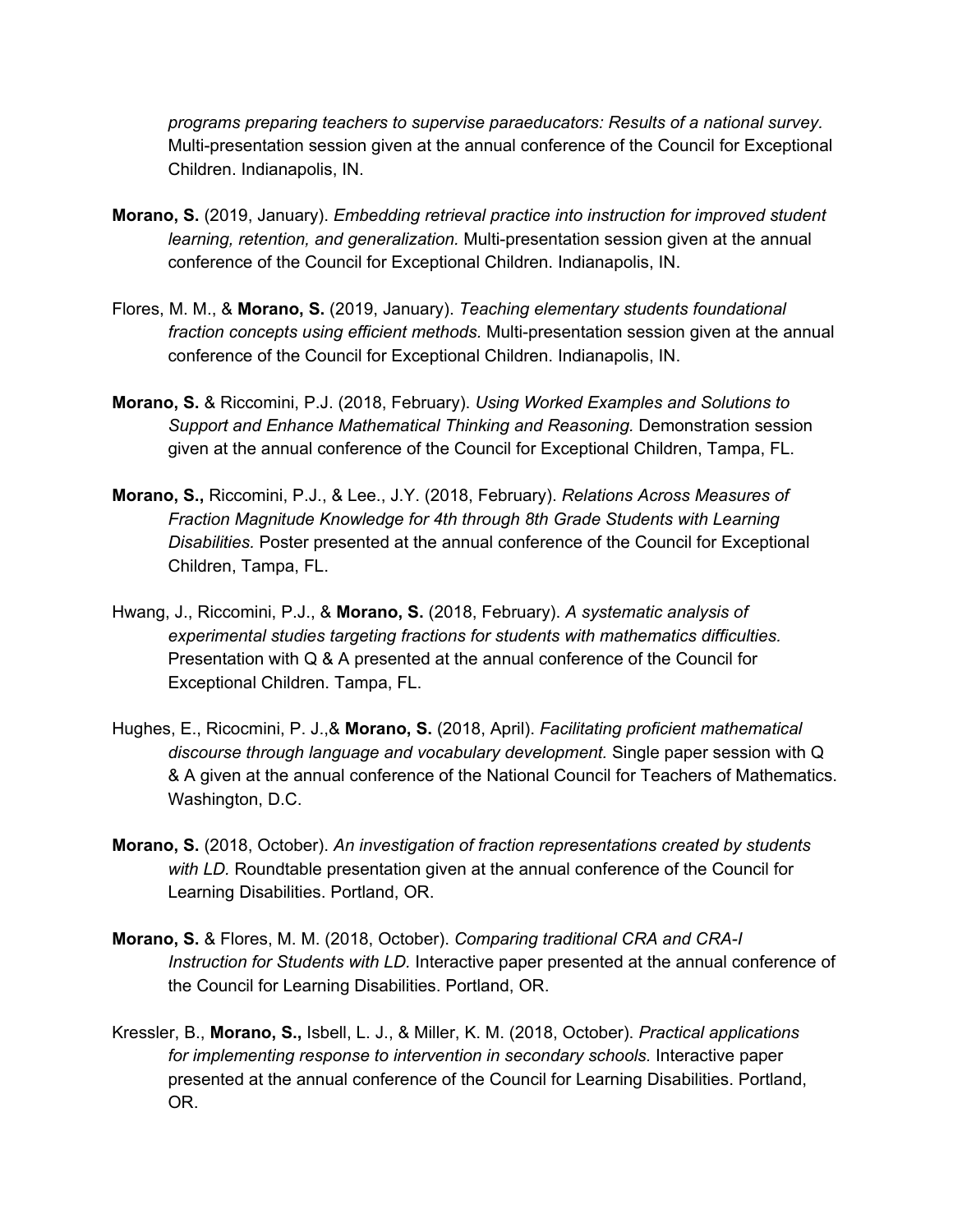- **Morano, S.** (2018, November). *Preservice special educators' fractions content knowledge and self-efficacy: Assessment results and implications for teacher training.* Conversation session presented at the annual conference of the Teacher Education Division of the Council for Exceptional Children. Las Vegas, NV.
- Sobeck, E., Chopra, R., & **Morano, S.** (2018, November). *Are teachers prepared to supervise paraeducators? Results of a national survey.* Single paper presentation with Q & A presented at the Teacher Education Division of the Council for Exceptional Children. Las Vegas, NV.
- **Morano, S.** & Riccomini, P.J. (2017, November). *The importance of high leverage practices in teacher education programs.* Single paper session given at the Teacher Education Division 2017 National Conference in Savannah, GA.
- Chopra, R., Uitto, D., Douglas, S., **Morano, S.,** Olson, K., & Sobeck, E. (2017, November). *Paraeducator special interest group: Advocating for quality training and supervision for paraeducators.* Poster presented at the Teacher Education Division 2017 National Conference in Savannah, GA.
- **Morano, S.,** Holbrook, J., Randolph, K., & Markelz, A. (2017, November). *Kaleidoscope: Supporting the professional and academic growth of special education doctoral students.* Poster presented at the Teacher Education Division 2017 National Conference in Savannah, GA.
- **Morano, S.** (2017, October). *Effects of a fraction equivalence intervention for struggling* students. Poster presented at the 39<sup>th</sup> International Conference on Learning Disabilities of the Council for Learning Disabilities, Baltimore, MD.
- Kressler, B., **Morano, S.**, Costa, L., Isbell, L., Miller, K. (2017, October). *Lessons learned implementing MTSS: Using history to inform our future.* Poster presentation made at the 39<sup>th</sup> International Conference on Learning Disabilities of the Council for Learning Disabilities, Baltimore, MD.
- **Morano, S.**, & Riccomini, P. J. (2017, April). *Mapping Fraction Strips Onto the Number Line to Teach Fraction Equivalency Concepts.* Demonstration presented at the annual conference of the Council for Exceptional Children, Boston, MA.
- **Morano, S.,** Ruiz, S, & Hwang, J. (2017, April). *Meta-analysis of single case treatment effects on self-injurious behavior for individuals with autism and intellectual disabilities.* Poster presented at the annual conference of the Council for Exceptional Children, Boston, MA.

**Morano, S.** & Hwang, J. (2016, October). *Differences in the rational number sense of students*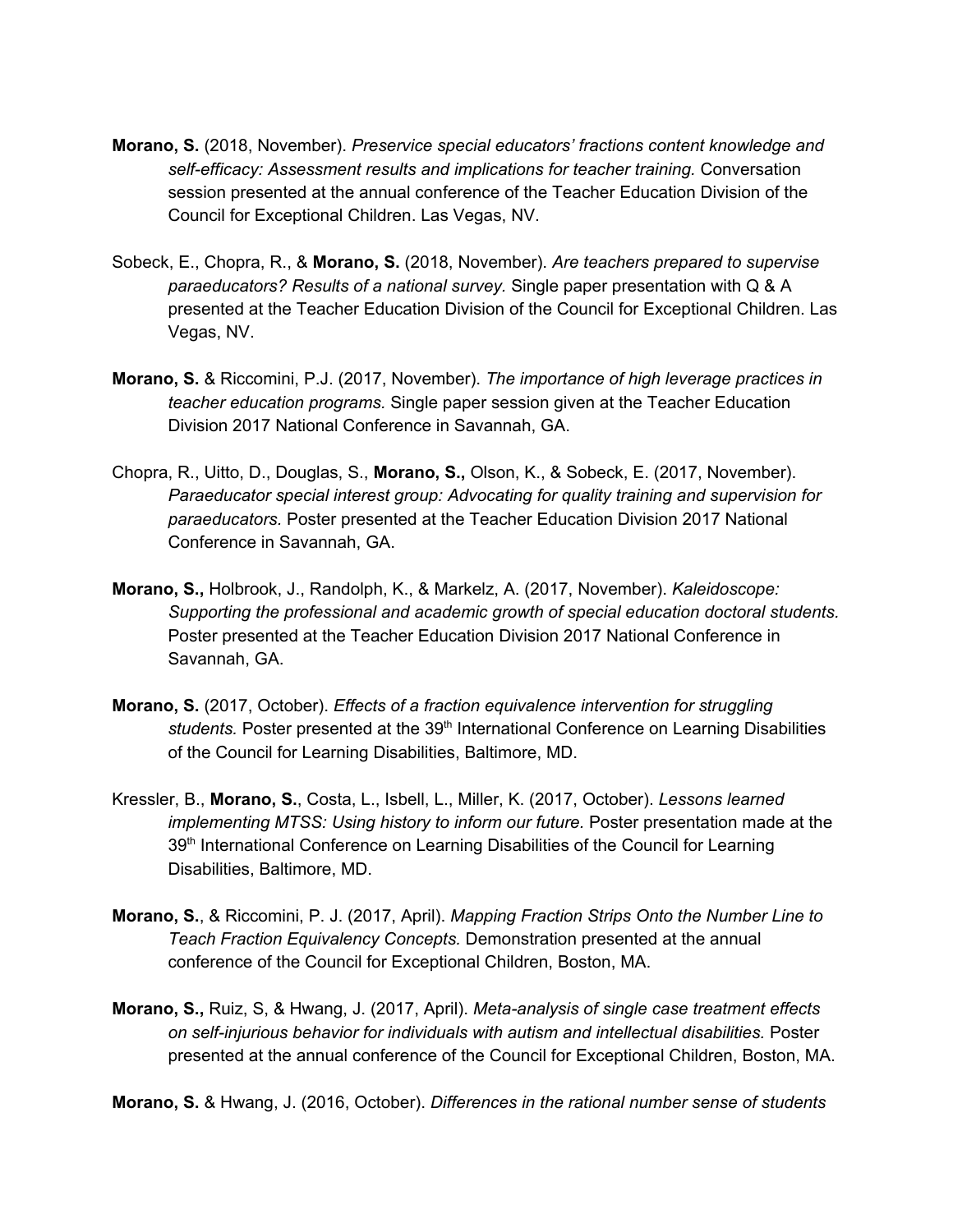*with and without learning disabilities.* Round table presented at the annual conference of the International Council for Learning Disabilities, San Antonio, TX.

- Hwang, J. & **Morano, S.** (2016, October). *Middle school students' solution pathways and item performance patterns when adding fractions: An exploratory study.* Interactive paper presented at the annual conference of the International Council for Learning Disabilities, San Antonio, TX.
- **Morano, S.**, Miller, K., Costa, L. & Kressler, B. (2016, October). *Response to intervention/multi-tiered systems of supports for non-responders.* Presented at the annual conference of the International Council for Learning Disabilities, San Antonio, TX.
- **Morano, S.** (2016, April). *The rational number sense of middle school students with disabilities.* Poster presented at the annual conference of the Council for Exceptional Children, St. Louis, MO.
- **Morano, S.**, Riccomini, P.J., Urso, A. (2016, April). *High-Leverage Instructional scaffolds for improving the mathematics performance of struggling secondary students.* Demonstration presented at the annual conference of the Council for Exceptional Children, St. Louis, MO.
- Scheeler, M.C. & **Morano, S.** (2016, April). *Paraeducators, special education teachers, immediate feedback, and bug-in-ear technology - It works!* Presentation made at the annual conference of the Council for Exceptional Children, St. Louis, MO.
- **Morano, S**. (2015, April). *Can peer tutoring enhance higher order learning? A review of the literature.* Poster presented at the Division of Learning Disabilities reception at the annual conference of the Council for Exceptional Children, San Diego, CA.
- Hwang, J., Riccomini, P.J., & **Morano, S.** (2015, October). *Enhancing mathematical problemsolving performance for secondary students with LD: A synthesis of research.* Roundtable presentation at the International Council for Learning Disabilities annual conference, Las Vegas, NV.
- Wolfe, P., & **Morano, S.** (2015, April). *Meta-analysis of academic interventions in inclusive settings for students with severe disabilities.* Presentation at the annual conference of the Council for Exceptional Children, San Diego, CA.
- Riccomini, P.J., Hwang, J., & **Morano, S.** (2015, April). *Single-digit arithmetic fluency profiles for students with and without learning disabilities.* Poster presented at the annual conference of the Council for Exceptional Children, San Diego, CA.

Riccomini, P.J., Brown, N., **Morano, S**., & Hwang, J. (2015, April). *Learning fractions and*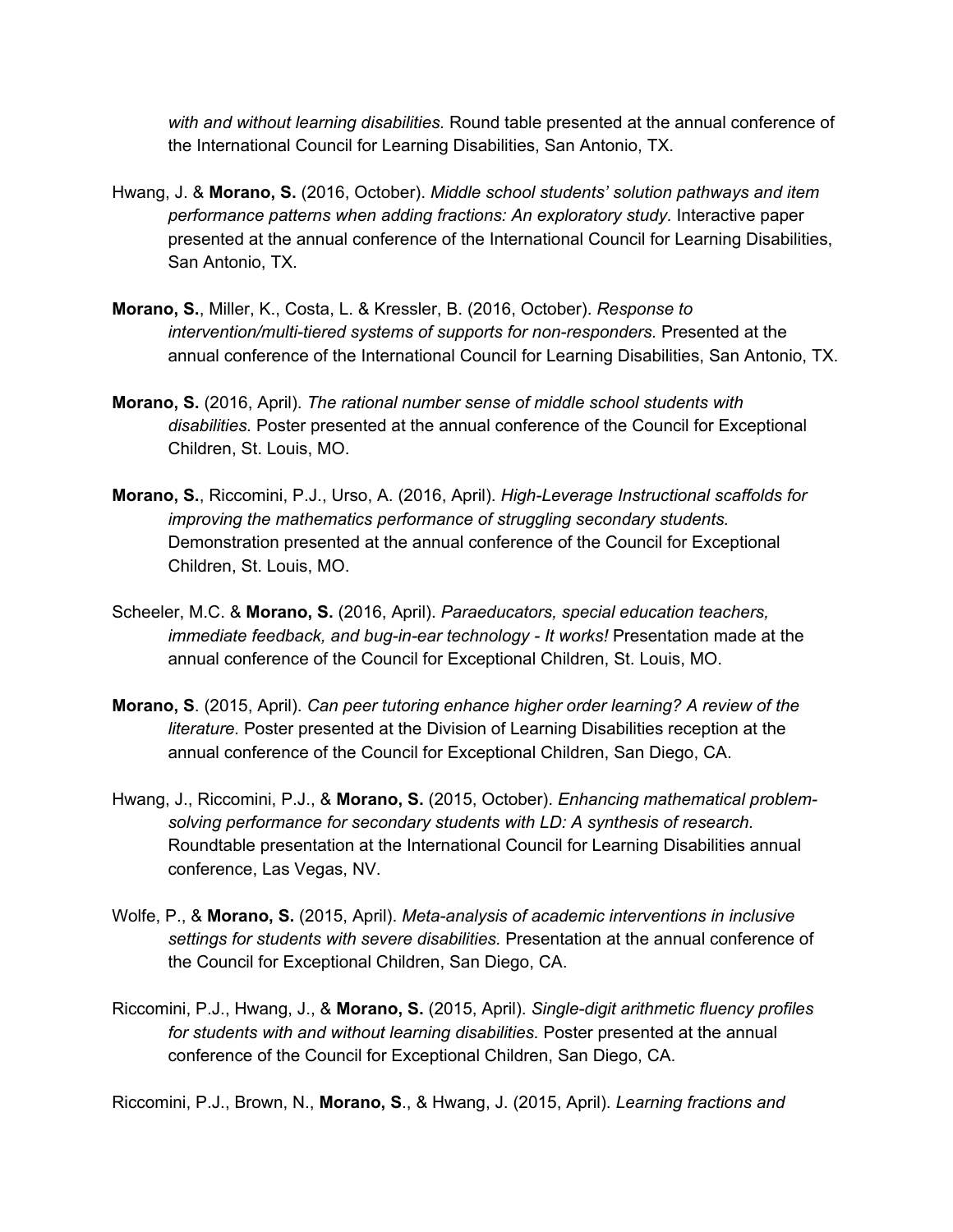*integers through a 3-step intervention: Results of action research*. Poster presented at the annual conference of the Council for Exceptional Children, San Diego, CA.

Riccomini, P.J., Hughes, E., Hwang, J., & **Morano, S.** (2014, October). *Common error patterns in middle school students' fraction computations.* Poster presented at the Annual conference of the Council for Learning Disabilities, Philadelphia, PA.

## State Presentations

- **Morano, S.** (2017, November). *Making connections between area-model and number line representations of fractions to improve student performance.* Presentation at the annual conference of the Virginia Chapter of the Council for Exceptional Children, Richmond, VA.
- **Morano, S**., Hwang, J., & Riccomini, P.J. (2014, November). *Measuring fluency of two-step algebra equations for secondary students.* Presentation at the annual conference of the Pennsylvania Chapter of the Council for Exceptional Children, Harrisburg, PA.
- Riccomini, P.J., Hwang, J., **Morano, S.,** & Stocker, J. (2014, November). *Single-digit arithmetic fluency for students with and without learning disabilities.* Poster presented at the annual conference of the Pennsylvania Chapter of the Council for Exceptional Children, Harrisburg, PA.
- **Morano, S.** (2014, November). *A review of classwide peer tutoring interventions in inclusive secondary content area classes.* Poster presented at the annual conference of the Pennsylvania Chapter of the Council for Exceptional Children, Harrisburg, PA.

## **FUNDED GRANTS AND PROJECTS**

| University of Virginia                                                    |           |
|---------------------------------------------------------------------------|-----------|
| Supporting Transformative Autism Research (STAR) Pilot Award (\$25,000)   | 2019-2020 |
| Title: Math Talk                                                          |           |
| Role: PI                                                                  |           |
| <b>Penn State</b>                                                         |           |
| College of Education Dissertation Research Initiation Grant (\$600)       | 2016-2017 |
| Title: Effects of a Fraction Equivalence Intervention Combining CRA-I and |           |
| <b>Number Line Representations</b>                                        |           |
| Role: PI                                                                  |           |
|                                                                           |           |

## **LEADERSHIP**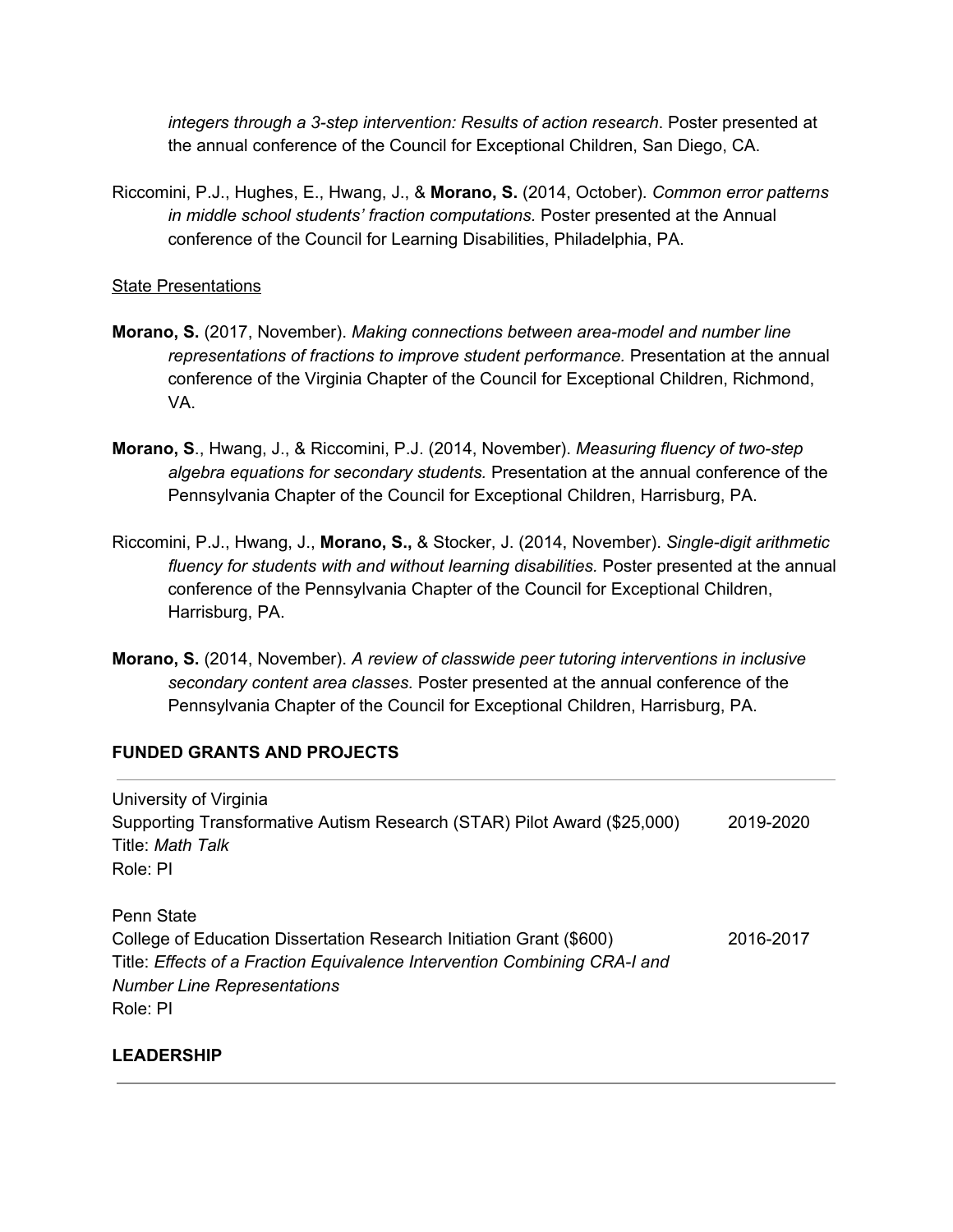## **Elected**

| CEC Teacher Education Division Executive Board, voting member                                            | $2018 - present$ |
|----------------------------------------------------------------------------------------------------------|------------------|
| Member-at-Large, Knowledge & Skills Committee                                                            | $2018 - present$ |
| Virginia State Chapter Treasurer                                                                         | $2017 - present$ |
| Kaleidoscope (Doctoral Student Group) Co-Chair                                                           | $2015 - 2017$    |
| <b>Appointed</b>                                                                                         |                  |
| University of Virginia Delegate<br>Higher Education Consortium for Special Education                     | $2018$ – present |
| Technology Sub-Committee Chair, Conference Planning Committee<br>Council for Learning Disabilities (CLD) | $2017$ – present |
| Research Committee Member<br>Division for Learning Disabilities (DLD)                                    | $2017$ – present |
| Newsletter Editor<br>Paraeducator Special Interest Group of TED                                          | $2016$ – present |

# **SERVICE & PROFESSIONAL DEVELOPMENT**

| Editorial Board Member, Assessment for Effective Intervention      | $2018 - present$ |
|--------------------------------------------------------------------|------------------|
| Journal Reviewer:                                                  |                  |
| <b>Exceptional Children</b>                                        | $2017$ – present |
| <b>Teacher Education in Special Education</b>                      | $2016$ – present |
| Journal of Special Education                                       | $2016$ – present |
| Learning Disabilities Research & Practice                          | $2015 - present$ |
| CEC Convention proposal reviewer, Learning Disabilities Topic Area | $2014 - 2018$    |
| STEM Strand Co-Leader for CEC 2018 Conference, Tampa               | 2017             |
| Local Planning Committee CLD 2017 Conference, Baltimore            | 2017             |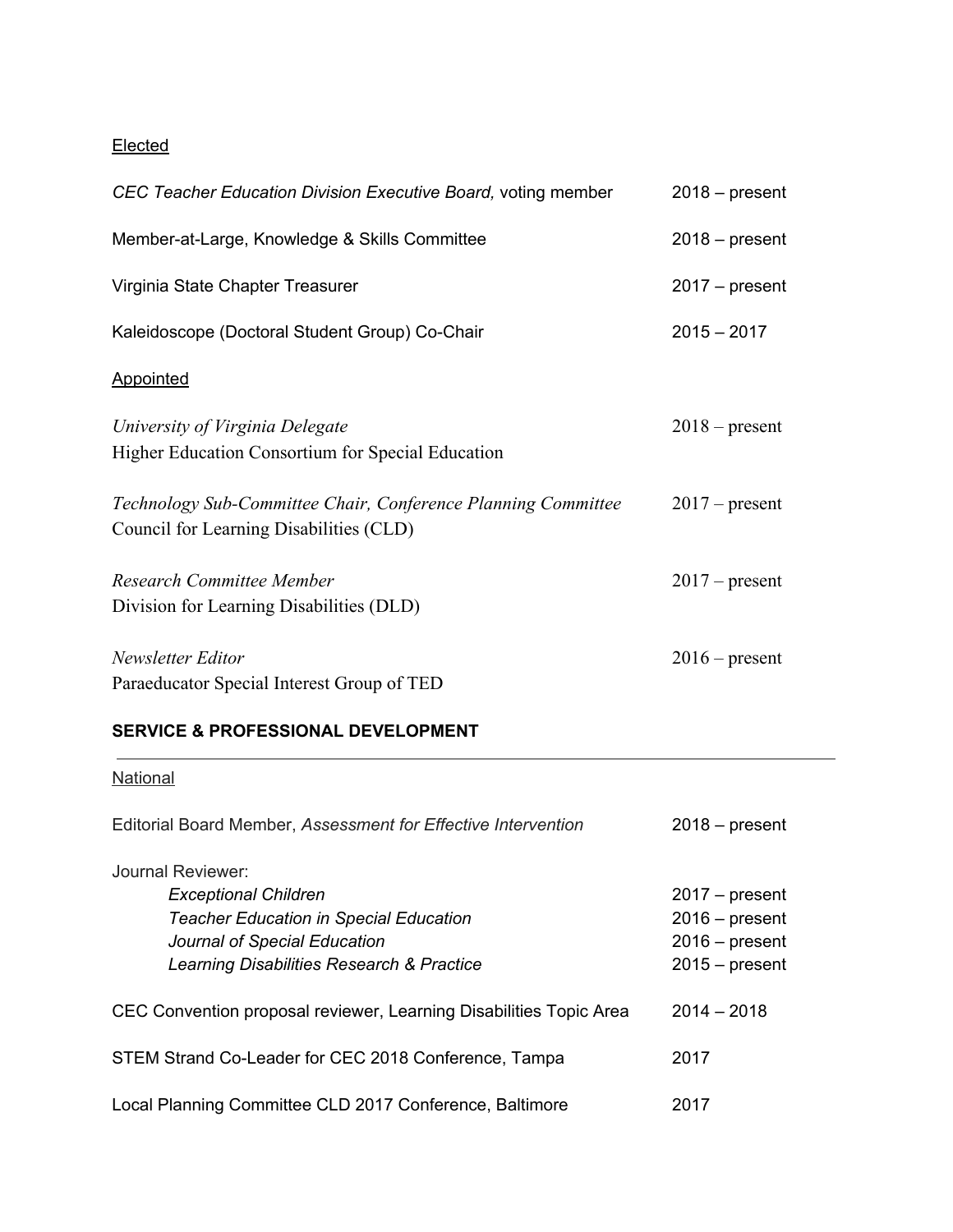| HECSE, Member of Doctoral Student Involvement Committee                                                                                                                                   | $2017 - present$ |
|-------------------------------------------------------------------------------------------------------------------------------------------------------------------------------------------|------------------|
| <b>State Level</b>                                                                                                                                                                        |                  |
| VDOE Mathematics Supervisors Conference, Invited Presenter                                                                                                                                | 2019             |
| <b>VDOE Region 5 Training &amp; Technical Assistance</b><br>Workshop for Administrators in Region 5, Invited Presenter                                                                    | 2019             |
| <b>VDOE Co-Teaching Professional Development</b><br>for Elementary Educators of Reading and Mathematics, Invited Presenter                                                                | 2019             |
| Altoona/Johnstown, Pennsylvania Archdiocese Schools,<br>Processional Development on Effective Mathematics Instruction for<br>Students with High Incidence Disabilities, Invited Presenter | 2015             |
| <b>University Level</b>                                                                                                                                                                   |                  |
| University of Virginia, CISE Department, Doctoral Student Recruitment<br><b>Funding Subcommittee Member</b>                                                                               | $2019$ – present |
| University of Virginia, CISE Department Delegate to Final Exercises                                                                                                                       | $2019 - present$ |
| University of Virginia, Best Buddies Chapter Advisor                                                                                                                                      | $2018 - present$ |
| Penn State SPLED program meeting student representative                                                                                                                                   | 2016             |
| Penn State SPLED faculty search committee member                                                                                                                                          | 2015             |

# **UNIVERSITY LEVEL TEACHING**

Master's Level Courses

University of Virginia

Mathematics Instruction for Special and Elementary Education (EDIS 5060)

- Face-to-face and hybrid course formats

Field Experience in Special Education (EDIS 4887)

Independent Study (EDIS 9993)

- Graduate Teaching and Research Supervision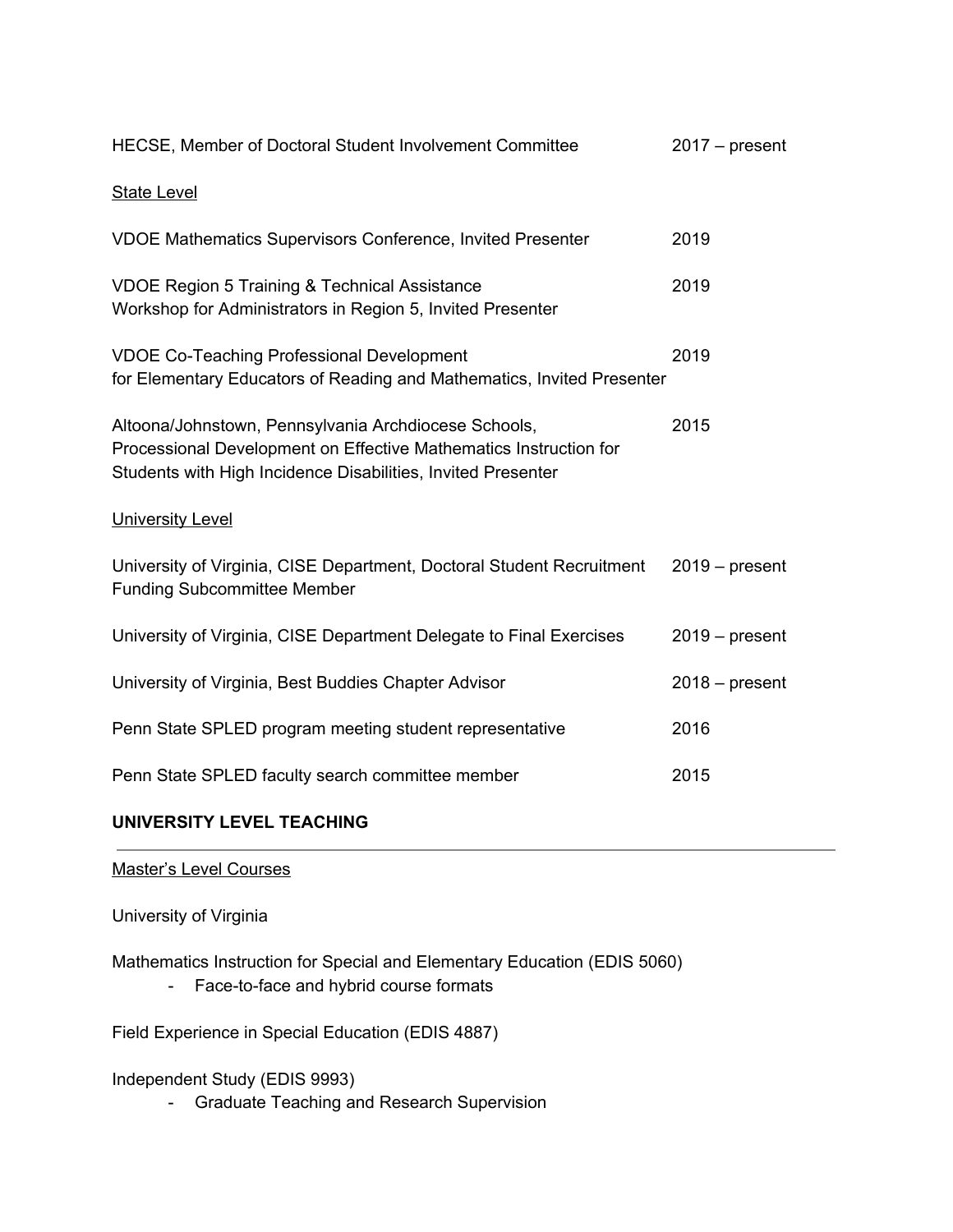The Exceptional Learner (EDIS 5000)

- Face-to-face and online course formats

| Undergraduate Level Courses Taught |
|------------------------------------|
|------------------------------------|

University of Virginia

The Exceptional Learner (EDIS 3020)

- Face-to-face course format

Independent Study (EDIS 5993 and EDIS 4995)

- Undergraduate Directed Research

Penn State

Inclusive Special Education Foundations: Law, Characteristics, Collaboration, Assessment, and Management (SPLED 400)

- Face-to-face course format

Teaching Learners with Disabilities in Inclusive Settings (SPLED 525)

- Online course format

Dissertation Committees

| Committee Co-Chair                                                                                                                                             |                                      |
|----------------------------------------------------------------------------------------------------------------------------------------------------------------|--------------------------------------|
| Anna Myers                                                                                                                                                     | $2018 - present$                     |
| <b>Committee Member</b><br>Victoria VanUitert<br>Marie Black                                                                                                   | $2018 - present$<br>$2017 - present$ |
| <b>Guest Lectures</b>                                                                                                                                          |                                      |
| Applying for a Dissertation Research Initiation Grant<br>Penn State, Grant Proposal Development in Special Education (SPLED 575)                               | 2016                                 |
| Using the Number Line to Build Rational Number Sense in Seminar<br>Penn State, Math and Science Instruction for Students with Disabilities (SPLED 509C)        | 2016                                 |
| Professionalism and Personal Ethics in Teaching<br>Penn State, Foundations of Special Education, Etiologies, Law, and Implications<br>for Practice (SPLED 425) | 2015                                 |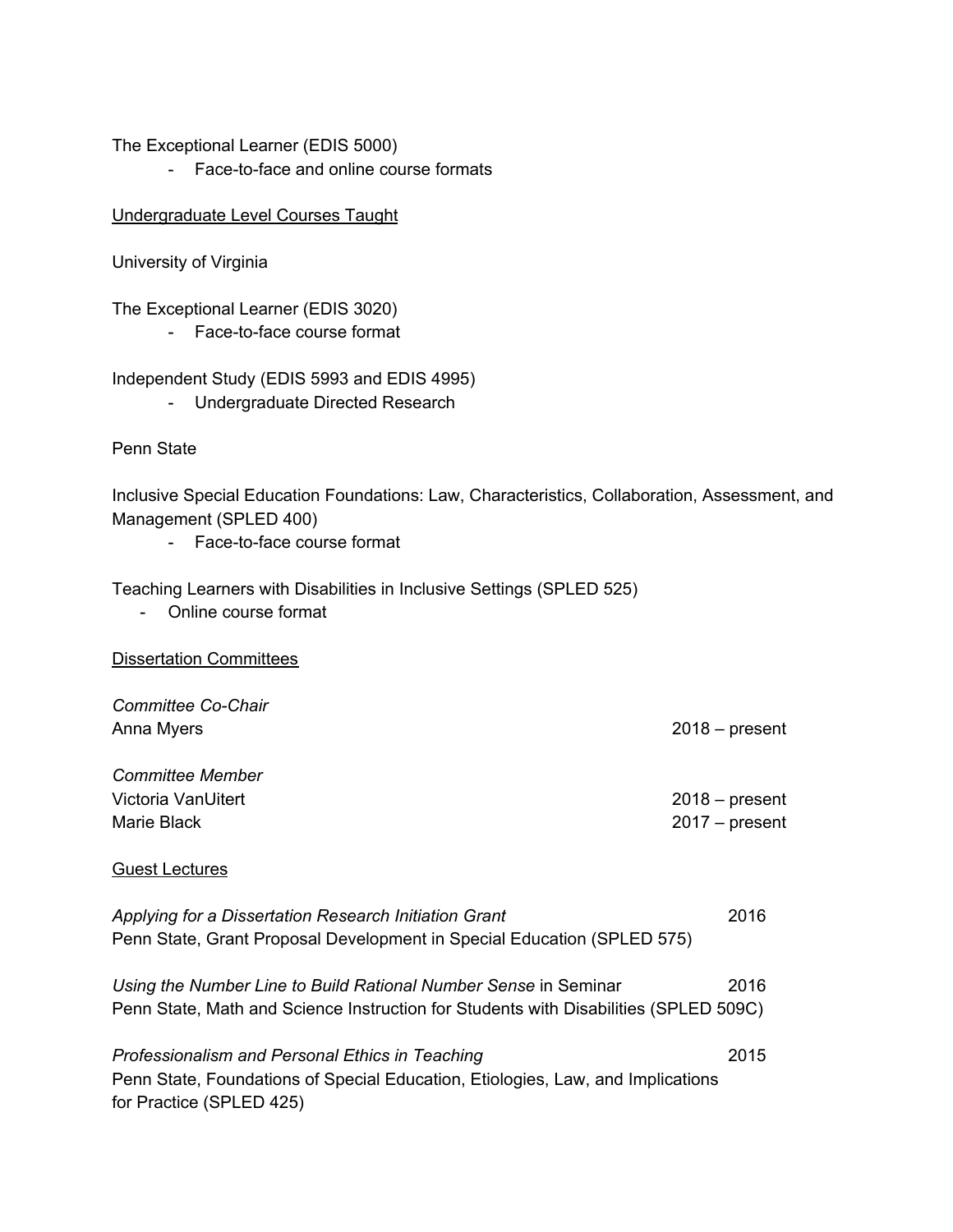| <b>Interpreting Norm-Referenced Test Scores</b>                                                                                         | 2015             |
|-----------------------------------------------------------------------------------------------------------------------------------------|------------------|
| Penn State, Inclusive Special Education Foundations: Law, Characteristics,                                                              |                  |
| Collaboration, Assessment, and Management (SPLED 400)                                                                                   |                  |
| <b>University Teaching Certificates</b>                                                                                                 |                  |
| Schreyer Institute for Teaching Excellence,                                                                                             |                  |
| <b>Graduate School Teaching Certificate</b>                                                                                             | 2016             |
| Penn State Course in College Teaching                                                                                                   | 2015             |
| Penn State Course in Online Teaching                                                                                                    | 2015             |
| <b>HONORS &amp; AWARDS</b>                                                                                                              |                  |
| <b>CEC Division for Research Doctoral Student Scholar</b>                                                                               | 2016             |
| Selected participant, HECSE Special Education Policy and<br><b>Advocacy Short Course</b>                                                | 2016             |
| Sponsored participant, Teacher Education Division (CEC)<br>Day on the Hill advocacy-training program                                    | 2015             |
| 2015 Leadership Academy Member,                                                                                                         | 2015             |
| <b>Council for Learning Disabilities</b>                                                                                                |                  |
| Federal Grant Recipient for Doctoral Study in Special Education,<br>Preparing Professor/Researchers of Evidence-based Practices (PPREP) | $2013 - 2017$    |
| <b>PROFESSIONAL AFFILIATIONS</b>                                                                                                        |                  |
| <b>National Level</b>                                                                                                                   |                  |
| <b>Council for Exceptional Children</b>                                                                                                 | $2006$ – present |
| - Teacher Education Division                                                                                                            | $2013$ – present |
| <b>Paraeducator Special Interest Group</b>                                                                                              | $2013$ – present |
| Kaleidoscope                                                                                                                            | $2013 - 2017$    |
| <b>Early Career Special Interest Group</b><br>$\overline{\phantom{a}}$                                                                  | $2017 - present$ |
| Division for Learning Disabilities Member                                                                                               | $2013$ – present |
| Division for Research                                                                                                                   | $2013 - present$ |
| <b>Higher Education Consortium for Special Education</b>                                                                                | $2017 - present$ |

Council for Learning Disabilities 2013 – present